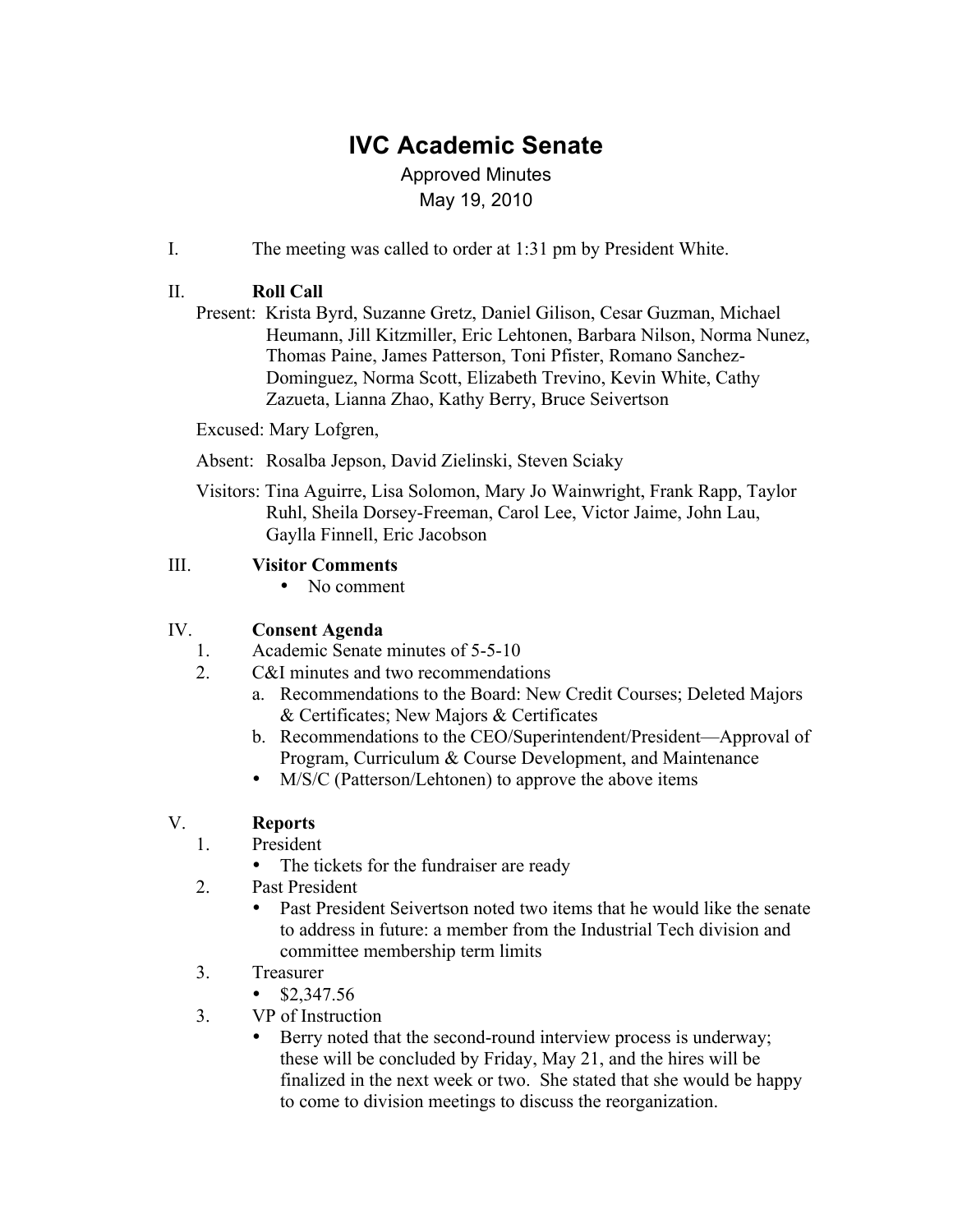- She wished the faculty "good luck" during the final few weeks of the semester; she asked that faculty turn in their grades on time because it is essential for student transcripts.
- Eric Jacobson asked whether the new Vice President of Technology position replaced the current Dean of Technology position. Berry noted that, yes, that position will replace the Dean position.
- White asked about the dean positions and whether or not the college was considering hiring someone who is not currently employed at the college. Berry said she did not know and she could not say even if she did know.
- 4. Chief Financial Officer (CFO)
	- Vice President Lau noted that our current budget has a deficit of \$3 million. This is higher than the estimate of a few weeks ago. The issue now is figuring out how to reduce that budget through costcutting measures and through negotiations.
	- The college is asking for an emergency borrowing from the Imperial County Board of Supervisors of \$4 million for June. This is due to internal politics in Sacramento and issues related to budget negotiations at the state level, which will likely not be concluded until November.
	- He emphasized that the college has no choice but to balance the budget; we have no choice.
	- Seivertson asked why there is a disparity between class loads in divisions. Lau noted that they are looking at class sizes, and this will be negotiated with the CTA. Berry noted that they were running scenarios to see how class size changes would impact the financial bottom line.
- 5. Basic Skills Institute (BSI) Coordinator
	- Frank Rapp noted that he attended a Basic Skills conference earlier in May; it focused on retention of basic skills students. The local region will work on projects targeting retention over the next year. The Basic Skills committee will meet later today, May 19.
- 6. Student Learning Outcomes (SLO) Coordinator
	- Senator Pfister noted that an SLO Symposium will take place next week; there will be four speakers, and there will be raffles every fifteen minutes.
	- Two workshops have also been scheduled; these are more informal.
	- Pfister will give her annual SLO report to the board tonight.
	- Cycle assessments are due June 4. Only 10% have been submitted so far.
- 7. Associate Student Government (ASG) President
	- Not present

## VI. **Academic and Professional Matters**

1. Equivalency Committee: Equivalence Process & Establishment of Local Criteria Policy (Draft/ $1<sup>st</sup>$  reading—16 pages)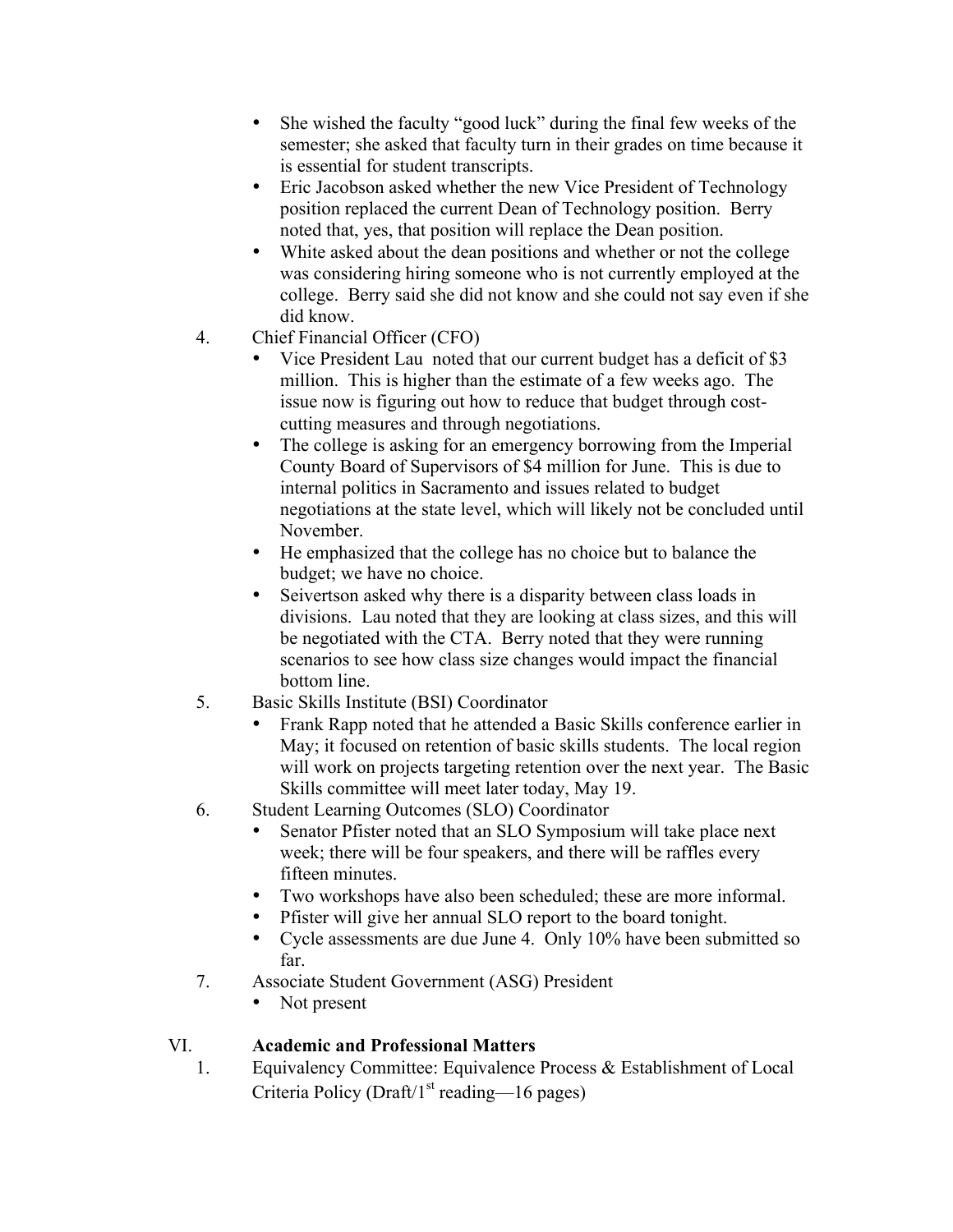- President White introduced Mary Jo Wainwright, who outlined the equivalency policy form that she has helped develop over the past year.
- The biggest issue was making sure the decisions were done equally and consistently across the board.
- Wainwright explained the document. In particular, the document suggests an altered committee membership. The new membership would consist of three faculty representatives and two discipline faculty members who are appointed by the department chair or dean to review apps in that particular discipline. Only the Vice President of Academic Services can make an emergency hire and only if the committee cannot meet. The committee must evaluate the hire's equivalency within fourteen days after the hire; if the hire does not meet equivalency criteria, then the hire must be replaced.
- The state guidelines for equivalency are a benchmark; local colleges cannot hire people below this benchmark, but they can go beyond that benchmark.
- The committee will ask each department to evaluate the equivalency criteria for their discipline.
- Kathy Berry thanked Mary Jo for all the hard work she has done with equivalency.
- 2. Hiring committee selection: two faculty reps for Vice President of Technology
	- Three names were submitted for these two positions. Lianna Zhao read a statement from one of the candidates.
	- The reps selected by vote were Rick Castrapel and Andres Martinez.
	- M/S/C (Patterson/Nilson) to approve Rick Castrapel and Andres Martinez to the hiring committee for the Vice President of Technology.
- 3. Academic Senate Reorganization per six-dean structure
	- Senator Patterson distributed a copy of Article II—Senate Composition from the current by-laws of the Senate. The divisions are changing, so this part of the by-laws are changing.
	- Any by-law change must be voted on by all faculty.
	- Nilson asked, if the senate were reduced in size, then decisions could be made by many fewer people.
	- Berry noted that there will be twelve departments in the new reorganization.
	- Senator Gretz felt that it would be better to have more representation from division or department reps than at-large reps.
	- There was a lot of discussion about the ways that the senate should adjust to the college-wide reorganization. Some supported having two reps from each division; some supported having one rep per division;